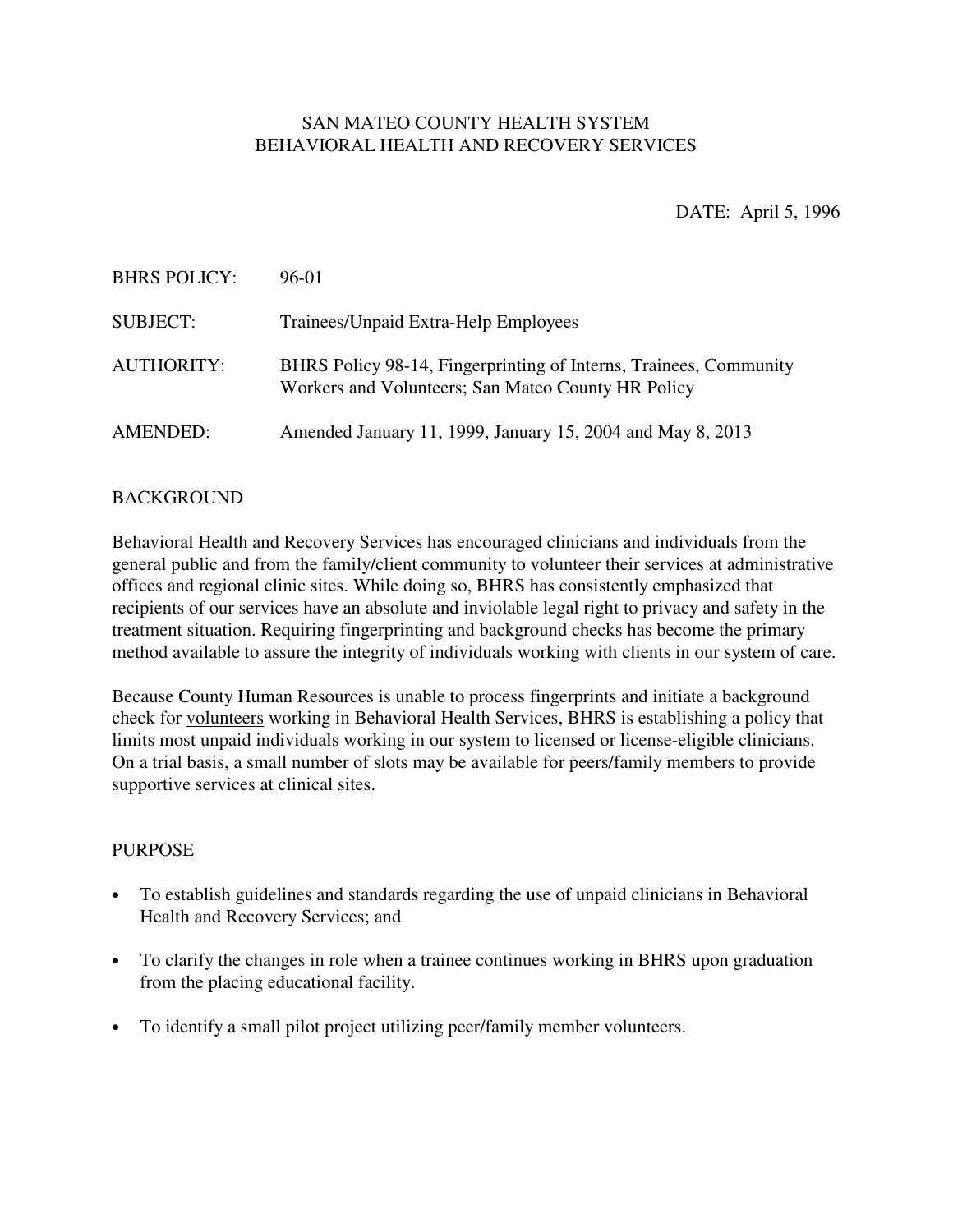## POLICY

Before a qualified applicant can begin to work within BHRS, fingerprint clearance must be on file with the BHRS Payroll/Personnel specialist. Word of mouth or paper confirmation of previous fingerprint checks will not be accepted for an individual applying for a paid or unpaid position in BHRS.

Absent an alternative method to obtain fingerprints and background checks, BHRS has changed the way it accepts volunteers from the community whose anticipated work will involve a face-toface relationship for the care and/or security of clients and/or families, and/or will involve access to county funds. The following are common categories of applicants for unpaid positions in BHRS:

### County Employees

- Opportunities may be available for existing county staff from other divisions who are seeking hours for licensure or wishing to obtain clinical experience. These individuals must have fingerprints on record with County Human Resources.
- Licensed, registered or certified individuals must have their credentials reviewed and cleared by BHRS Quality Management according to existing practice before they are accepted for a clinical placement.
- All individuals who are licensed, registered, waivered or certified who will work in a clinical role must maintain their status with their licensing board during the course of their clinical experience in BHRS.

### Trainees

- Trainees working with BHRS clients under a Memo of Understanding with a placing educational institution are offered stipends and therefore have fingerprints and criminal justice clearances on file with BHRS. (Under MOU's with their educational institutions and the brevity of the placement, certain nursing practicum students will be accepted as trainees with different fingerprinting protocols in place.)
- A trainee may continue working within BHRS after graduation as an extra-help clinical staff member.
- It is critical to understand that a graduated trainee cannot provide services prohibited by scope of practice until the graduated trainee is registered with the BBS. The graduated (but unregistered) clinician will continue to require co-signatures on the Treatment Plan, diagnosis, and mental status exam. The graduated (but unregistered) clinician may not provide therapy services. The designation of the graduated, but not yet registered or waivered, individual must be changed in Avatar to a counselor role.
- Once the graduated trainee is registered with the BBS or has a DMH waiver (psychologists only), all rights and privileges of a licensed staff member are available to that individual. The registration must be reported and cleared by Quality Management and the Avatar registration will again be changed to reflect the registration.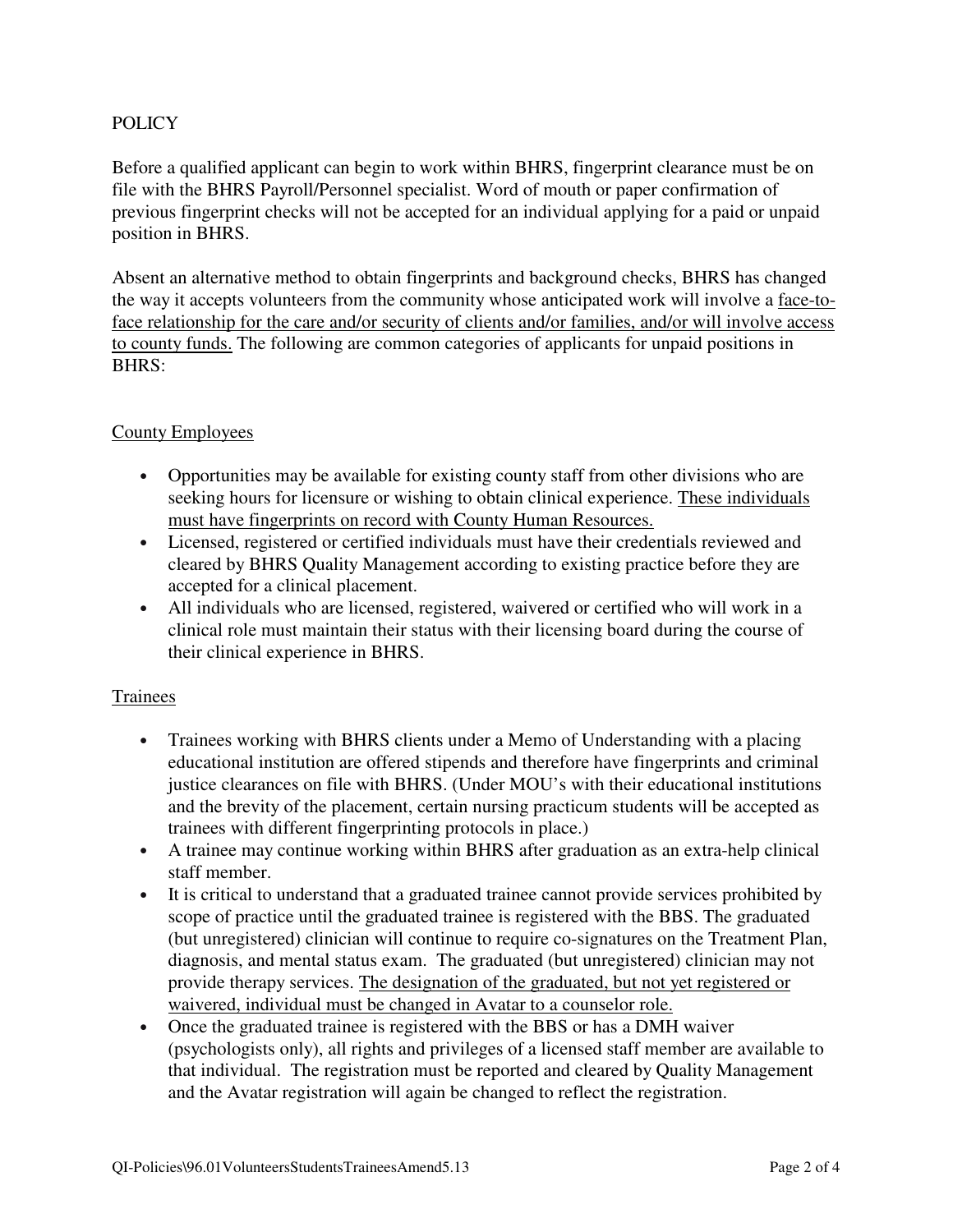- The registered or waivered unpaid extra-help staff member will have credentials verified by Quality Management at the same frequency as all other clinicians.
- The registered or waivered unpaid extra-help staff member must provide new clients with documentation that they are not licensed (see BHRS Policy 01-04).

## Unaffiliated Clinicians Seeking a Volunteer Placement

- Supervisors wishing to utilize the "voluntary" services of a specific individual should consult with the appropriate manager about the costs and benefits of doing this. Because a volunteer will be initially hired by BHRS, factors to consider will include:
	- o Whether there are sufficient funds available to create a stipended position. This would include the costs incurred by BHRS and County Human Resources for the process of clearing and essentially hiring this person as well as the costs for whatever stipend was offered. BHRS HR estimates that it takes 3.5 to 5 hours of HR time to process and hire a new employee.
	- o The willingness of the individual to complete a San Mateo County job application and to commit to sufficient hours over an extended period of time to justify the considerable initial expenses.
	- o A six month commitment is the usual minimum obligation.
- The manager must approve a request to process the paper work to bring an individual on board in a stipended position and then in an unpaid extra-help position. (Most stipended positions have a start and end date, after which the individual holds an unpaid extra-help clinical position).
- No individuals other than trainees continuing in an uninterrupted status post graduation shall be brought on board during the gap between graduation from a graduate level program and becoming registered or waivered.

# Peers/Family Members

- With the approval of the Workforce Development Director, a very limited number of volunteer slots may be available for peers/family members to work supportively in clinics.
	- o Unit Chiefs wishing to employ a peer or family member will communicate with the Workforce Development Director about the availability of volunteer slots and the steps to take before bringing someone onto their team.
	- o All considerations (described above) for the unpaid employee about time commitment, willingness to apply for employment, fingerprint clearance, etc. remain in effect.
	- o Potential roles could include welcoming and support in lobbies, helping guide consumers to available services, etc., assistance during supportive group activities, etc.

### General Information

• Volunteers must be 18 years of age or older.